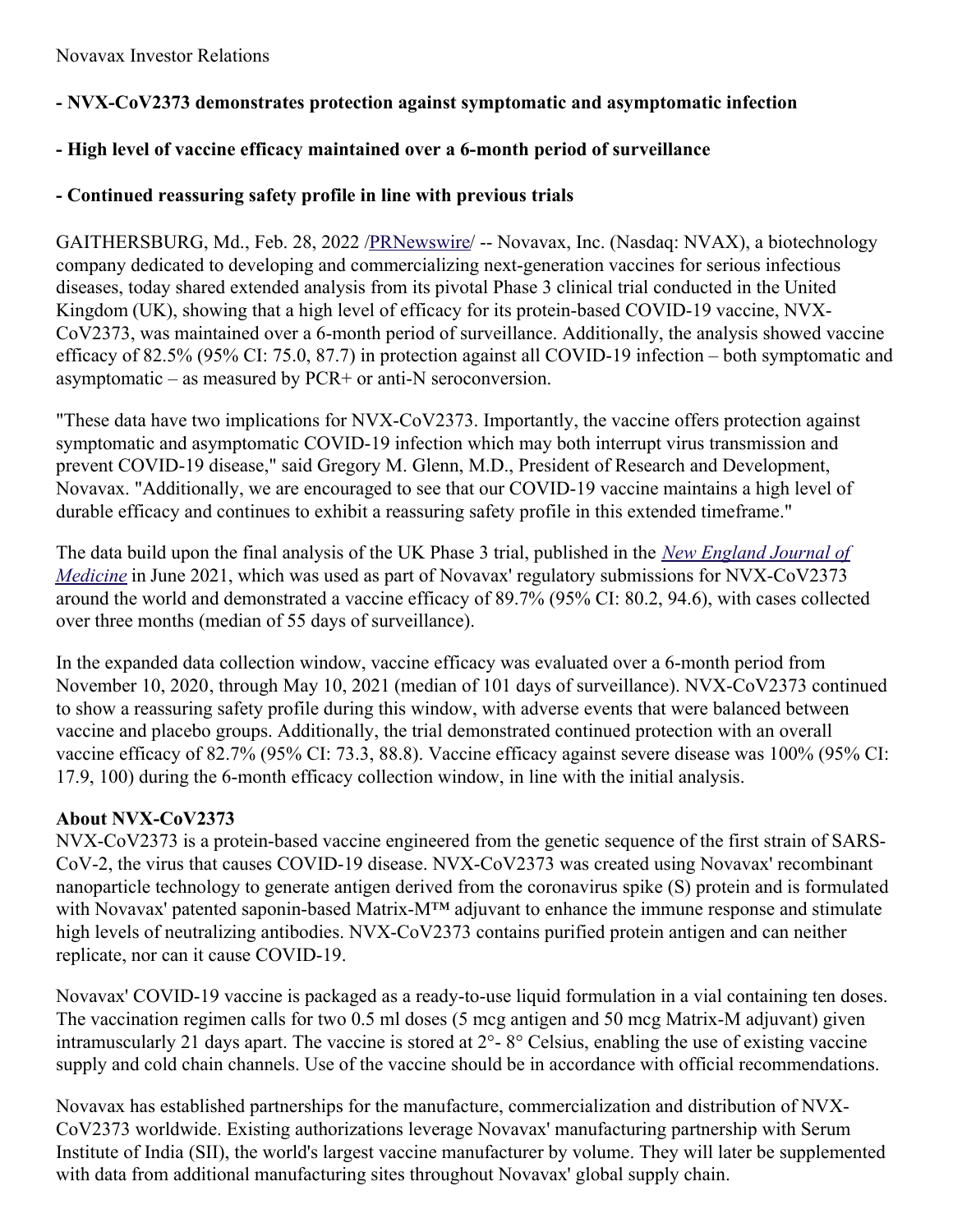### **About Matrix-M™ Adjuvant**

Novavax' patented saponin-based Matrix-M™ adjuvant has demonstrated a potent and well-tolerated effect by stimulating the entry of antigen-presenting cells into the injection site and enhancing antigen presentation in local lymph nodes, boosting immune response.

#### **About Novavax**

Novavax, Inc. (Nasdaq: NVAX) is a biotechnology company that promotes improved health globally through the discovery, development and commercialization of innovative vaccines to prevent serious infectious diseases. The company's proprietary recombinant technology platform harnesses the power and speed of genetic engineering to efficiently produce highly immunogenic nanoparticles designed to address urgent global health needs. NVX-CoV2373, the company's COVID-19 vaccine, has received conditional authorization from multiple regulatory authorities globally, including the European Commission and the World Health Organization. The vaccine is also under review by multiple regulatory agencies worldwide. In addition to its COVID-19 vaccine, Novavax is also currently evaluating a COVID-seasonal influenza combination vaccine in a Phase 1/2 clinical trial, which combines NVX-CoV2373 and NanoFlu, its quadrivalent influenza investigational vaccine candidate. These vaccine candidates incorporate Novavax' proprietary saponin-based Matrix-M™ adjuvant to enhance the immune response and stimulate high levels of neutralizing antibodies.

For more information, visit [www.novavax.com](https://c212.net/c/link/?t=0&l=en&o=3457574-1&h=1407655336&u=https%3A%2F%2Fc212.net%2Fc%2Flink%2F%3Ft%3D0%26l%3Den%26o%3D3395501-1%26h%3D2463599076%26u%3Dhttps%253A%252F%252Fc212.net%252Fc%252Flink%252F%253Ft%253D0%2526l%253Den%2526o%253D3392093-1%2526h%253D203886192%2526u%253Dhttps%25253A%25252F%25252Fc212.net%25252Fc%25252Flink%25252F%25253Ft%25253D0%252526l%25253Den%252526o%25253D3387216-1%252526h%25253D3917401194%252526u%25253Dhttps%2525253A%2525252F%2525252Fc212.net%2525252Fc%2525252Flink%2525252F%2525253Ft%2525253D0%25252526l%2525253Den%25252526o%2525253D3260461-1%25252526h%2525253D2897486098%25252526u%2525253Dhttp%252525253A%252525252F%252525252Fwww.novavax.com%252525252F%25252526a%2525253Dwww.novavax.com%252526a%25253Dwww.novavax.com%2526a%253Dwww.novavax.com%26a%3Dwww.novavax.com&a=www.novavax.com) and connect with us on [LinkedIn](https://c212.net/c/link/?t=0&l=en&o=3457574-1&h=490910999&u=https%3A%2F%2Fc212.net%2Fc%2Flink%2F%3Ft%3D0%26l%3Den%26o%3D3395501-1%26h%3D853375093%26u%3Dhttps%253A%252F%252Fc212.net%252Fc%252Flink%252F%253Ft%253D0%2526l%253Den%2526o%253D3392093-1%2526h%253D1325598136%2526u%253Dhttps%25253A%25252F%25252Fc212.net%25252Fc%25252Flink%25252F%25253Ft%25253D0%252526l%25253Den%252526o%25253D3387216-1%252526h%25253D2935962557%252526u%25253Dhttps%2525253A%2525252F%2525252Fc212.net%2525252Fc%2525252Flink%2525252F%2525253Ft%2525253D0%25252526l%2525253Den%25252526o%2525253D3260461-1%25252526h%2525253D1508558197%25252526u%2525253Dhttps%252525253A%252525252F%252525252Fc212.net%252525252Fc%252525252Flink%252525252F%252525253Ft%252525253D0%2525252526l%252525253Den%2525252526o%252525253D3158017-1%2525252526h%252525253D3702938248%2525252526u%252525253Dhttps%25252525253A%25252525252F%25252525252Fwww.linkedin.com%25252525252Fcompany%25252525252Fnovavax%25252525252F%2525252526a%252525253DLinkedIn%25252526a%2525253DLinkedIn%252526a%25253DLinkedIn%2526a%253DLinkedIn%26a%3DLinkedIn&a=LinkedIn).

### **Forward-Looking Statements**

Statements herein relating to the future of Novavax, its operating plans and prospects, its partnerships, the ongoing development of NVX-CoV2373, including a COVID-seasonal influenza combination vaccine candidate with NanoFlu, its quadrivalent influenza investigational vaccine candidate, the scope, timing and outcome of future regulatory filings and actions, including Novavax' plans supplement existing authorizations with data from the additional manufacturing sites in Novavax' global supply chain, the potential impact of Novavax and NVX-CoV2373 in addressing vaccine access, controlling the pandemic, and protecting populations, and the efficacy, safety, and intended utilization of NVX-CoV2373 are forwardlooking statements. Novavax cautions that these forward-looking statements are subject to numerous risks and uncertainties that could cause actual results to differ materially from those expressed or implied by such statements. These risks and uncertainties include challenges satisfying, alone or together with partners, various safety, efficacy, and product characterization requirements, including those related to process qualification and assay validation, necessary to satisfy applicable regulatory authorities; difficulty obtaining scarce raw materials and supplies; resource constraints, including human capital and manufacturing capacity, on the ability of Novavax to pursue planned regulatory pathways; challenges meeting contractual requirements under agreements with multiple commercial, governmental, and other entities; and those other risk factors identified in the "Risk Factors" and "Management's Discussion and Analysis of Financial Condition and Results of Operations" sections of Novavax' Annual Report on Form 10-K for the year ended December 31, 2020 and subsequent Quarterly Reports on Form 10-Q, as filed with the Securities and Exchange Commission (SEC). We caution investors not to place considerable reliance on forward-looking statements contained in this press release. You are encouraged to read our filings with the SEC, available at [www.sec.gov](https://c212.net/c/link/?t=0&l=en&o=3457574-1&h=3117149559&u=http%3A%2F%2Fwww.sec.gov%2F&a=www.sec.gov) and [www.novavax.com](https://c212.net/c/link/?t=0&l=en&o=3457574-1&h=3169956327&u=http%3A%2F%2Fwww.novavax.com%2F&a=www.novavax.com), for a discussion of these and other risks and uncertainties. The forward-looking statements in this press release speak only as of the date of this document, and we undertake no obligation to update or revise any of the statements. Our business is subject to substantial risks and uncertainties, including those referenced above. Investors, potential investors, and others should give careful consideration to these risks and uncertainties.

#### **Contacts:**

Investors